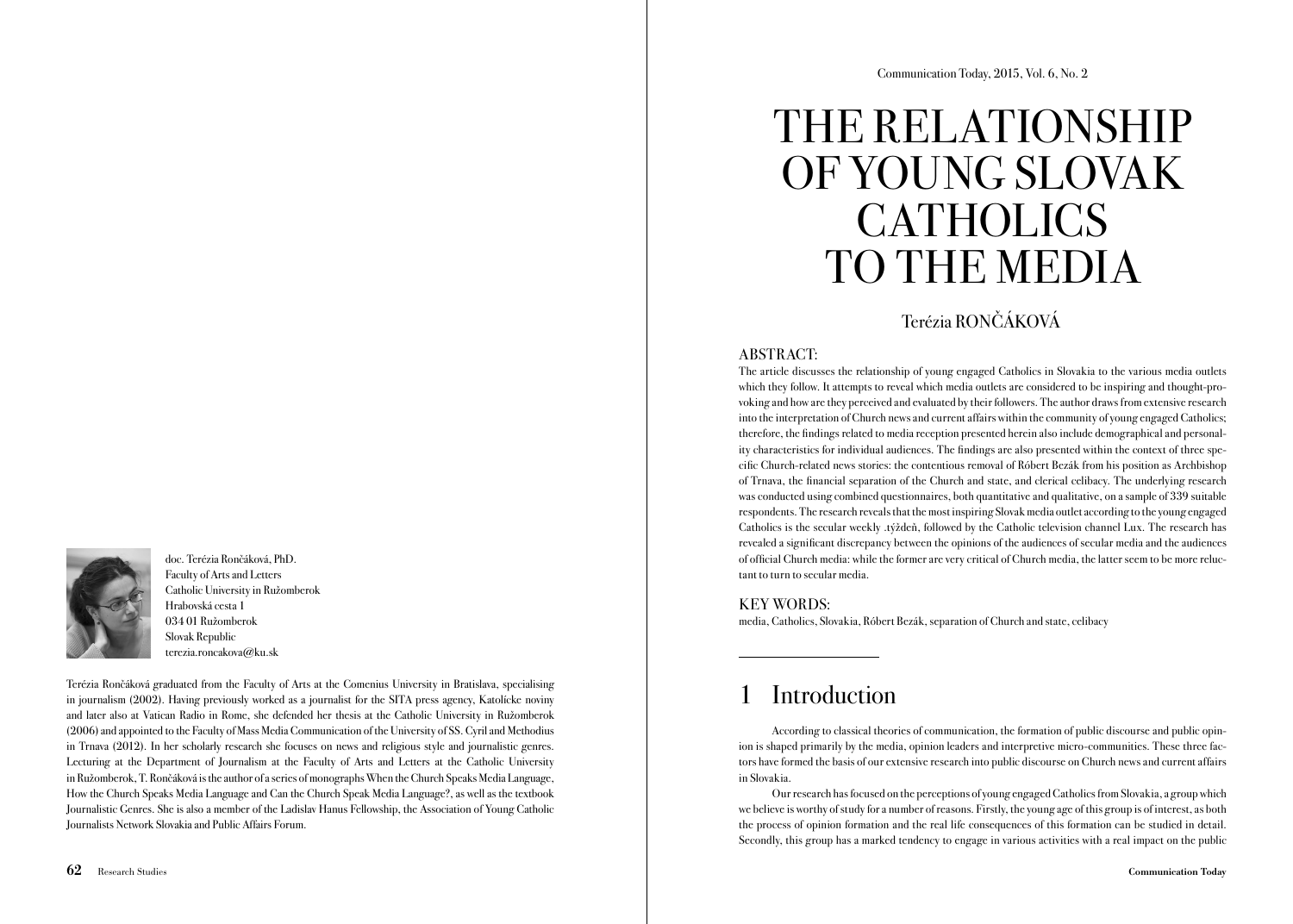sphere, and therefore they have the potential to assume responsibility for future opinion leadership. Thirdly, their Catholic faith and specific lifestyle is reflected in the development of specific competence, a concept which is relevant for the subject matter of our research, the Church and current affairs discourse.

This article thus presents our findings and conclusions related to the perception of mass media, proposing answers to the following questions:

1. Which media outlets inspire or form the opinions of young engaged Catholics in Slovakia with respect to Church news and current affairs?

2. How do young Catholics perceive individual Slovak media outlets in a more general sense?

# 2 Theoretical Outlines of the Topic

The foundations of research into the process of shaping public opinion in democratic societies were laid in 1922 by Lippmann.<sup>1</sup> The theory of opinion leaders dates back to 1944, when Lazarsfeld, Berelson and Gaudet published their concept of a two-step flow of communication;<sup>2</sup> these findings were later elaborated and further developed in the works of Lazarsfeld and Katz.3 Their study describes how the information obtained through mass media is selected and processed by people with better access to and more interest in this information, or by those with more sophisticated critical thought process who in turn forward their own interpretation to others.

The concept of community is currently a major focus of research in social sciences. In general, community allows scholars to decipher and explain social processes; within the field of communication, which also includes media communication, the primary focus of scholars is the study of so-called interpretive communities. This term is derived from the work of the literary theorist Stanley Fish<sup>4</sup> who argued that the involvement of the receiver in the construction of meaning does not occur solely on an individualistic basis, but also within certain natural communication communities. These communication communities were initially categorised as interpretive communities and speech communities, although Borg<sup>5</sup> later added the mixed category of discourse communities to the list. The interpretive and meaning-giving dimension of community represents one of the three basic characteristics and typological starting points of the concept, along with the dimensions of space and social structure. These three dimensions were supplemented by Crow and Allan<sup>6</sup> – through the so-called 'fourth dimension' of community time.

Within the field of journalism, the theory of interpretive communities provides an interesting and useful tool for examining a broad spectrum of topics; for example, Berkowitz and TerKeurst<sup>7</sup> have used the approach to examine the relationship between journalists and their information sources, while Wenner<sup>8</sup> adopted the theory to examine specific groups of audiences such as sports fans in his research into the attempts of media to create fan groups. Rauchová<sup>9</sup> has studied the means by which the rejection of the mainstream forms the basis of group identity among activists within the alternative media, but the work by Mitra<sup>10</sup> has also drawn attention to the often superficial and illusory nature of this conflict with the mainstream in the example of homosexual bloggers in India. Brewin<sup>11</sup> has explored interpretive communities from the perspective of reformist and citizenship-related journalism, and Lindlof<sup>12</sup> has applied the concept of interpretive communities to investigate the religious practices of contemporary American society and the influence of public preferences on religious institutions.

The aim of this study is to discuss the relationship of a specific audience to particular media forms and outlets. In Slovakia, the study of audiences remains a marginal topic despite the fact that the effect of the almost permanent interaction of individuals with media is one of the key issues posed by modern media-driven society. Abercrombie and Longhurst<sup>13</sup> suggest that the current paradigm of media impact can be described as a 'spectacle/performance paradigm'; mass media have become such a natural and prevalent part of our lives and our environment that they have also come to constitute our identity. Some insights into the topic within Slovak environment can be found in a number of partially overlapping works. Rankov<sup>14</sup> has examined the behaviour of media audiences within the context of the overabundance of information offered by contemporary society. Studies by Hacek<sup>15</sup> address the relationship of readers to their favourite news websites, while Višňovský and Baláž<sup>16</sup> have explored the impact of local media on agenda setting and public opinion. Slovak researchers have also focused on specific types of audiences. Teenagers were the primary focus of research conducted by Vrabec<sup>17</sup> who explored their communication and identity in the online environment, and Gillárová18 has focused on their socialisation in the digital age. Similarly, the impact of television on teenagers' attitudes towards marriage, pre-marital sex and homosexual relationships has been explored by Izrael.19 The preferences of other audience groups have also been the addressed by a series of studies; university students by Holdoš and Považan<sup>20</sup>, the elderly by Petranová<sup>21</sup> and the viewing patterns of mothers on maternity leave by Domeniková.<sup>22</sup>

Within the specific context of religion, the perception of specific media forms by specific audiences has been subject to several works such as that of Hužovičová and Rončáková<sup>23</sup> which explored the perceptions of the Katolícke noviny (Catholic weekly newspaper) within families or Lysý's<sup>24</sup> study of older listeners of Rádio Lumen and their attitudes to the broadcasts. The previous works of the author have analysed the coverage of presidential elections by Slovak Church media25 and the attitudes of readers of Katolícke noviny towards the publication's editorial approach to general social and political affairs.<sup>26</sup> The relationship of viewers to the Catholic television channel EWTN in the American cultural environment has also been examined by Dluhý.<sup>27</sup>

17 VRABEC, N.: Digitálni domorodci na Slovensku. Komunikácia a nová identita mládeže v on-line prostredí. In Communication Today, 2010, Vol. 1, No. 1, p. 83-93.

18 GILLÁROVÁ, K. S.: Socializace teenagerů v digitální době: Sebe-socializace a horizontální a reverzní socializace na vzestupu. In Otázky žurnalistiky, 2015, Vol. 58, No. 1-2, p. 51-68.

19 IZRAEL, P.: Sledovanie televízie a postoje adolescentov k predmanželskému sexu, manželstvu a homosexuálnym zväzkom. In Otázky žurnalistiky, 2014, Vol. 57, No. 3-4, p. 23-42.

20 HOLDOŠ, J., POVAŽAN, J.: Komunikačné preferencie univerzitných študentov na Slovensku v prostredí internetu a ich vzťah k problematickému používaniu internetu. In Otázky žurnalistiky, 2013, Vol. 56, No. 1-2, p. 66-85.

21 PETRANOVÁ, D.: Úroveň mediálnej gramotnosti slovenských seniorov. In Communication Today, 2014, Vol. 5, No. 1, p. 70-85.<br>22 DOMENIKOVÁ, M.: *Divácke správanie žien na materskej dovolenke*. In Otázky žurnalistiky 2015, V

<sup>1</sup> LIPPMANN, W.: Public Opinion. New York : Harcout, Brace, 1922.

LAZARSFELD, P., BERELSON, B., GAUDET, H.: The People's Choice: How the Voter Makes Up His Mind in a Presidential Campaign. New York : Columbia University Press, 1944.

<sup>3</sup> KATZ, E., LAZARSFELD, P.: Personal Influence: The Part Played by People in the Flow of Mass Communications. New York : The Free Press, 1955.

<sup>4</sup> FISH, S. E.: Is There a Text in This Class? The Authority of Interpretive Communities. Cambridge, MA and London : Harvard University Press, 1980.

<sup>5</sup> BORG, E.: Discourse Community. In ELT Journal, 2003, Vol. 57, No. 4, p. 398-400.

<sup>6</sup> CROW, G. P., ALLAN, G.: Community Types, Community Typologies and Community Time. In Time & Society, 1995, Vol. 4, No. 2, p. 147-166.

BERKOWITZ, D., TERKEURST, J.: Community as Interpretive Community: Rethinking the Journalist-source Relationship In Journal of Communication, 1999, Vol. 49, No. 3, p. 125-137.

<sup>8</sup> WENNER, L. A.: We Are the World, We Are the Quake: The Redefinition of Fans as Interpretive Community in Sports Writing about the 1989 Bay Area World Series and Earthquake Disaster. In Journal of Sport & Social Issues, 1993, Vol. 17, No. 3, p. 181-205.

RAUCH, J.: Activists as Interpretive Communities: Rituals of Consumption and Interaction in an Alternative Media Audience. In Media, Culture & Society, 1997, Vol. 29, No. 6, p. 994-1014.

<sup>10</sup> MITRA, R.: Resisting the Spectacle of Pride: Queer Indian Bloggers as Interpretive Communities. In Journal of Broadcasting & Electronic Media, 2010, Vol. 54, No. 1, p. 163-178.

<sup>11</sup> BREWIN, M.: The Interpretive Community and Reform: Public Journalism Plays Out in North Carolina. In Journal of Communication Inquiry, 1999, Vol. 23, No. 3, p. 222-239.<br>12 LINDLOF, T. R.: Interpretive Commun

LINDLOF, T. R.: Interpretive Community: An Approach to Media and Religion. In Journal of Media & Religion, 2002, Vol. 1, No. 1, p. 61-75.

<sup>13</sup> ABERCROMBIE, N., LONGHURST, B.: Audiences. London : Sage, 1998.

<sup>14</sup> RANKOV, P.: Mediálny multitasking ako percepčná stratégia. In Communication Today, 2013, Vol. 4, No. 2, p. 22-30.

<sup>15</sup> HACEK, J.: *Lojalita recipienta k spravodajským webom.* In Otázky žurnalistiky, 2014, Vol. 57, No. 3-4, p. 43-53.<br>16 VIŠŇOVSKÝ 1. BALÁŽ, M.: *Nastolovanie tém a vplyv lokálnych médií na formovanie vereinei agendy*. In C

<sup>16</sup> VIŠŇOVSKÝ, J., BALÁŽ, M.: Nastoľovanie tém a vplyv lokálnych médií na formovanie verejnej agendy . In Communication Today, 2012, Vol. 3, No. 2, p. 104-120.<br>17 VRABEC N : Digitálni do.

<sup>22</sup> DOMENIKOVÁ, M.: *Divácke správanie žien na materskej dovolenke.* In Otázky žurnalistiky 2015, Vol. 58, No. 1-2, p. 119-142.<br>23 HUŽOVIČOVÁ, T., RONČÁKOVÁ, T.: *Katolícke noviny vo vnímaní čitateľov vo viacseneračných rod* HUŽOVIČOVÁ, T., RONČÁKOVÁ, T.: Katolícke noviny vo vnímaní čitateľov vo viacgeneračných rodinách. In Otázky žurnalistiky, 2012, Vol. 55, No. 3-4, p. 29-40.

<sup>24</sup> LYSÝ, D.: Publikum slovenského kresťanského rádia. Kvalitatívny výskum publika Rádia Lumen formou skupinových rozhovorov. [Dissertation Thesis]. Ružomberok : Catholic University, 2014.

<sup>25</sup> RONČÁKOVÁ, T.: Spracovanie prezidentských volieb 2014 v cirkevných médiách. In PETRANOVÁ, D., PAVLŮ, D. (eds.): Demokratizačná funkcia médií: Ideál a realita. Megatrendy a médiá 2014. Trnava : Faculty of Mass Media Communication, University of SS. Cyril and Methodius in Trnava, 2014, p. 147-166.

<sup>26</sup> RONČÁKOVÁ, T.: Prístup Katolíckych novín k politickému dianiu. Postoj a podnety angažovaných čitateľov. In Communication Today, 2014, Vol. 5, No. 2, p. 80-95.

<sup>27</sup> DLUHÝ, R.: Kerygma vo vybraných katolíckych televíziách a jej adresáti. [Dissertation Thesis]. Ružomberok : Catholic University, 2014.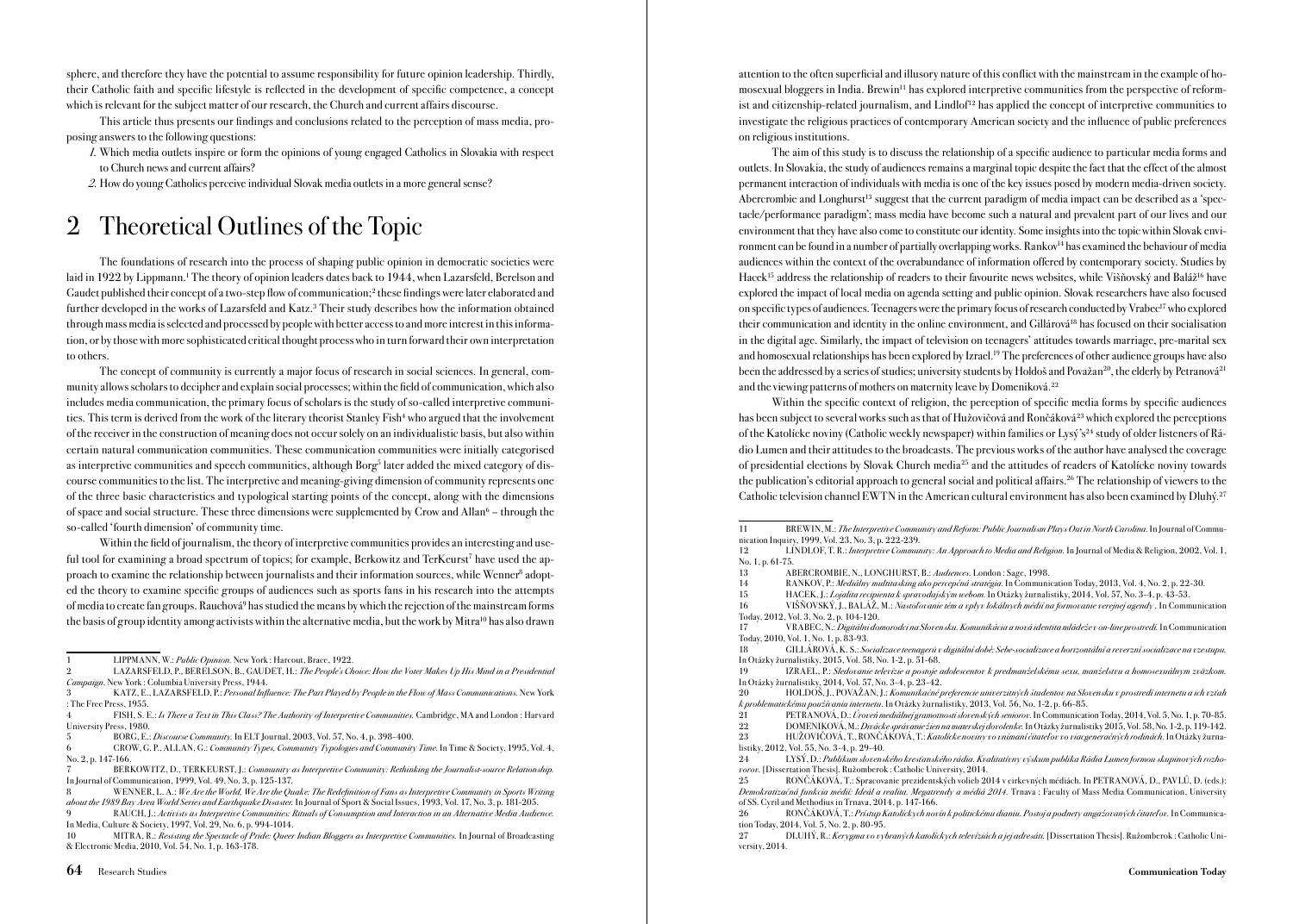## 3 Methodology

The data used in this study was collected using the quantitative and quantitative method of questionnaire survey. The questionnaires consisted of 27 questions, 9 of which were focused on collecting socio-demographic data on the respondents (such as gender, age, education, residence, place of birth) and information providing a broader picture of the respondents (such as their relationship with God and the Church, their engagement in the Church and society). The research questions which concentrated more specifically on the theme of the study covered three areas: the respondents' relationships with media outlets, opinion authorities (specifically with local Church authorities such as bishops) and opinion-shaping environments.

For the purposes of the study, the group of respondents was restricted to young (aged from 18 to 40) engaged Catholics who identified themselves as such; indeed, this was the key condition for participating in the research. The chosen participants had also declared various specific forms of social or religious engagement which were addressed by targeted research questions. The research was focused on young engaged Catholics and their relation to the media, and therefore less emphasis was placed on the other types of information obtained during the study.

Two questions covered the respondents' relation to the media: one half-open question asked respondents which media outlets they are regarding as being influential or inspiring, and a closed question asked respondents to evaluate their awareness of various media outlets on a scale from 1 to 10.

In order to allow a deeper statistical analysis of the attitudes of young Catholics towards mass media, three specific Church-related news stories were addressed: the contentious removal of Róbert Bezák from his position as Archbishop of Trnava, the financial separation of Church and state, and the issue of clerical celibacy.

The questionnaire was published online<sup>28</sup> on 18<sup>th</sup> February 2014 and responses were collected until  $25<sup>th</sup>$  March 2014. The questionnaire was disseminated in cooperation with institutions, whose memberships were likely to contain suitable participants for the study; these groups included the Association of Christian Youth Fellowship (ZKSM), the study and formation-orientated Ladislav Hanus Fellowship (SLH) including its branch, Forum for Culture (F4C) based in East Slovakia, the Public Affairs Forum (FVO), the Catholic News Journalists' Association Network Slovakia, the Forum of Christian Institutions (FKI), the pastoral centre Quo Vadis in Bratislava, Christian-Democratic Youth of Slovakia (KDMS), 11 animator schools in Slovakia and Slovak scout groups.

We obtained 367 responses of which 339 met the criteria related to age and religious affiliation with the Catholic Church. 51 % of the respondents were male and 49 % female, while respondents aged 30 or less formed the majority of the study group (61 %). As can be seen in Chart 1, 18-year olds and individuals in their late thirties were the least numerous groups.



<sup>28</sup> Dotazník. [online]. [2015-10-20]. Available at: <bit.do/dotaznik>.

In terms of levels of education, the least numerous group was comprised of individuals who had left secondary school without a school leaving certificate (2 %), while the most numerous group (31 %) were university graduates in social sciences (Master's degree). However, for the sake of clarity, we have combined the two categories of Master's and Engineer's degree holders (both of which are regarded as Master's degrees); a similar approach was taken in case of the individuals who left secondary school either with or without obtaining school leaving certificate (Chart 2).



Regarding the issue of personal involvement in Church communities, respondents were allowed to select more than one option; thus, those who volunteered as animators, lecturers, singers, etc. often selected the option that they actively followed Church affairs. However, since volunteering is a higher level of engagement than that of actively following news, and such higher level of engagement automatically presupposes the presence of the lower level, the highest level of engagement for each respondent was taken into consideration.

Almost half of the respondents stated that they volunteer for the benefit of the Church community; if categories such as catechists, priests and members of parish boards are included, the final result would be that 55 % of participants identified themselves as volunteers.

Table 1: Respondents by engagement in the Church

| Engagement                | <b>Share</b> |
|---------------------------|--------------|
| Actively following        | 36.87%       |
| Volunteering              | 49.26%       |
| Members of parish council | $4.42\%$     |
| Catechists                | $0.88\%$     |
| Priests                   | $0.88\%$     |
| No engagement             | 7.67%        |
| Total                     | 100%         |

Source: own processing

In determining social engagement, respondents were allowed to select more than one category of involvement or even to add new definitions to the list. Individuals who identified themselves as actively following events with occasional engagement formed the largest group of respondents (65 %), followed by members of citizens' associations or other socially beneficial organisations (42 %). Individuals organising petitions, open letters, discussions, seminars, etc., accounted for 11 % of the study group. The term 'municipal politicians' includes those who engaged in political activity at the community level (i.e. municipalities, regions) and 'national politicians' those who engaged in political activity at a national level (i.e. active participation in political parties).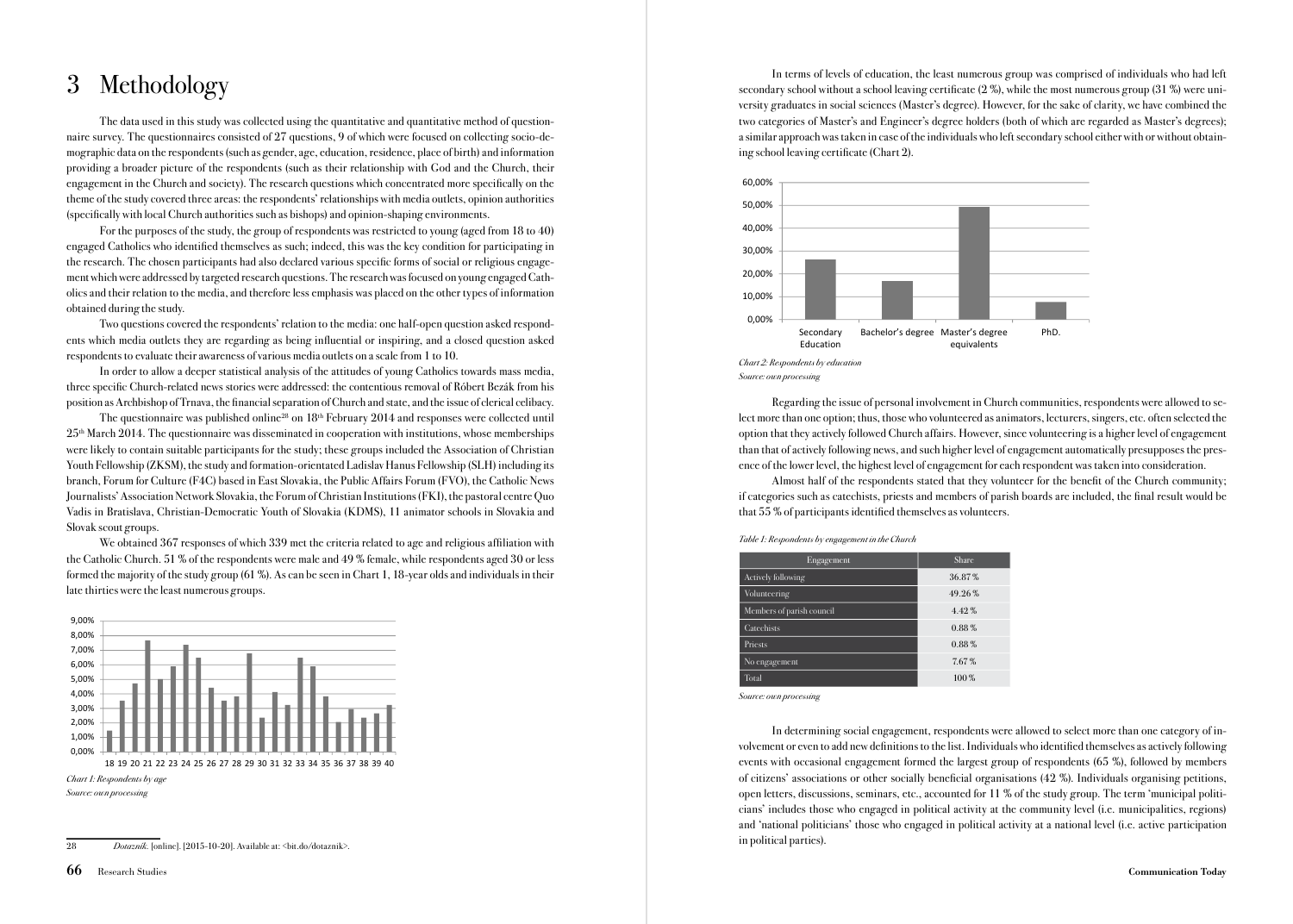#### Table 2: Respondents by social engagement

| Engagement               | <b>Share</b> |
|--------------------------|--------------|
| Actively following       | 64.90%       |
| NGO member               | 42.18%       |
| Organizer                | 11.21%       |
| Municipal politician     | 5.31%        |
| Nation-wide politician   | $2.06\%$     |
| Amateur commentator      | 15.34%       |
| Professional commentator | 5.90%        |
| No engagement            | 8.55%        |

Source: own processing

When identifying the interrelation between general social and Church involvement, we found that many of those who engaged in voluntary work within the Church were also members of various civic associations and other non-governmental organisations, or amateur journalists. Church developments are mostly followed by those who also follow general current affairs closely without any significant direct public engagement; 27 % of the respondents stated that they limited themselves to following both areas without engaging in any regular activities.

People engaged in nation-wide political life or professional commentators may be thought to lack the additional time and energy to engage in other activities (such as direct involvement in the Church); nationwide politicians recorded an above-average membership in parish councils, which also enjoy significantly higher levels of engagement by municipal politicians, social life organizers, and members of civic associations (albeit at a lower level in the latter case).

This implies that local Church and general civic institutions are managed by people with the same backgrounds. Catechists and priests formed an almost exclusive group of respondents who identified themselves as followers of the current affairs but who had no ambition to participate in the civic life.

Respondents who had no engagement in civic society formed a below-average percentage of each Church engagement group, and an above-average percentage of those not involved in Church activities. Respondents who reported no involvement in either Church or general civic society causes accounted for 3 % of the research sample.

# 4 Findings

#### 4.1 Evaluation of Media

The perceived inspirational and thought-forming value of individual Slovak media outlets with respect to Church news and current affairs was evaluated by asking respondents to select from or add to a selected list of Slovak national print and electronic media. The weekly .týždeň was the most popular (39 %) and from among unlisted media added by the respondents, the highest score was achieved by the news website Postoy.sk (14 %).

.týždeň weekly was followed by Katolícke noviny, the television channel Lux (38 %) and daily newspaper SME (36 %). The threshold of 30 % was also exceeded by Rádio Lumen, and the television news channel TA3. The public broadcaster Slovenská televízia (now part of RTVS, i.e. Radio and Television of Slovakia) was selected by just over 20 % of the respondents. Popular tabloid daily newspapers such as Nový Čas and Plus 1 deň or the tabloid weekly Plus 7 dní were chosen by fewer than five respondents (1.47 %).



Chart 3: Media by perceived inspirational value Source: own processing

In addition to evaluating the inspirational value of media outlets in terms of Church news and general current affairs, respondents also evaluated individual media outlets using a scale of 1 – 10. An above-average score of more than 5 was achieved by .týždeň (5.5) and the Lux television channel (5.2), while Slovenský rozhlas (public radio network, now part of RTVS), Rádio Lumen, Slovenská televízia (now part of RTVS), the daily SME, the TA3 news channel and Katolícke noviny all received average scores of 4.5-5.

Table 3: Media by evaluation score

| Medium             | Average | Median         |
|--------------------|---------|----------------|
| .týždeň            | 5.50    | 6              |
| Lux television     | 5.24    | 5              |
| RTVS (radio)       | 4.85    | 5              |
| Rádio Lumen        | 4.82    | $\overline{4}$ |
| RTVS (television)  | 4.70    | 5              |
| <b>SME</b>         | 4.67    | 5              |
| TA <sub>3</sub>    | 4.65    | $\overline{4}$ |
| Katolícke noviny   | 4.51    | $\overline{4}$ |
| Hospodárske noviny | 3.87    | $\overline{4}$ |
| Pravda             | 2.66    | $\overline{2}$ |
| Markíza            | 2.56    | $\mathfrak{2}$ |
| Joj                | 2.03    | $\mathbf{1}$   |
| Plus 7 dní         | 1.63    | $\mathbf{1}$   |
| Nový Čas           | 1.56    | 1              |
| Plus 1 deň         | 1.32    | $\mathbf{1}$   |

Source: own processing

Only the weekly .týždeň achieved a median value of higher than 5 (lying at the midpoint of a frequency distribution of observed values). The most significant difference between the average and median values can be found in the case of Rádio Lumen and Joj television – both media outlets have a below-average median, which means that more respondents scored them poorly on the scale; however their higher scores were more extreme. This is also true for the Lux television channel, TA3 news television channel, Katolícke noviny, the daily Pravda, the popular commercial television channel Markíza and tabloid publications such as Plus 7 dní, Nový Čas or Plus 1 deň. On the contrary, a high frequency of high scores combined with a smaller number of more extreme low ratings were seen in the cases of .týždeň, Slovenský rozhlas (RTVS), Slovenská televízia (RTVS), SME daily and Hospodárske noviny.

Therefore it is possible to conclude that a minority of young engaged Catholics is radically positive about Catholic media and radically negative about the mainstream media. However, the majority are generally negative about the former and moderately positive about the latter.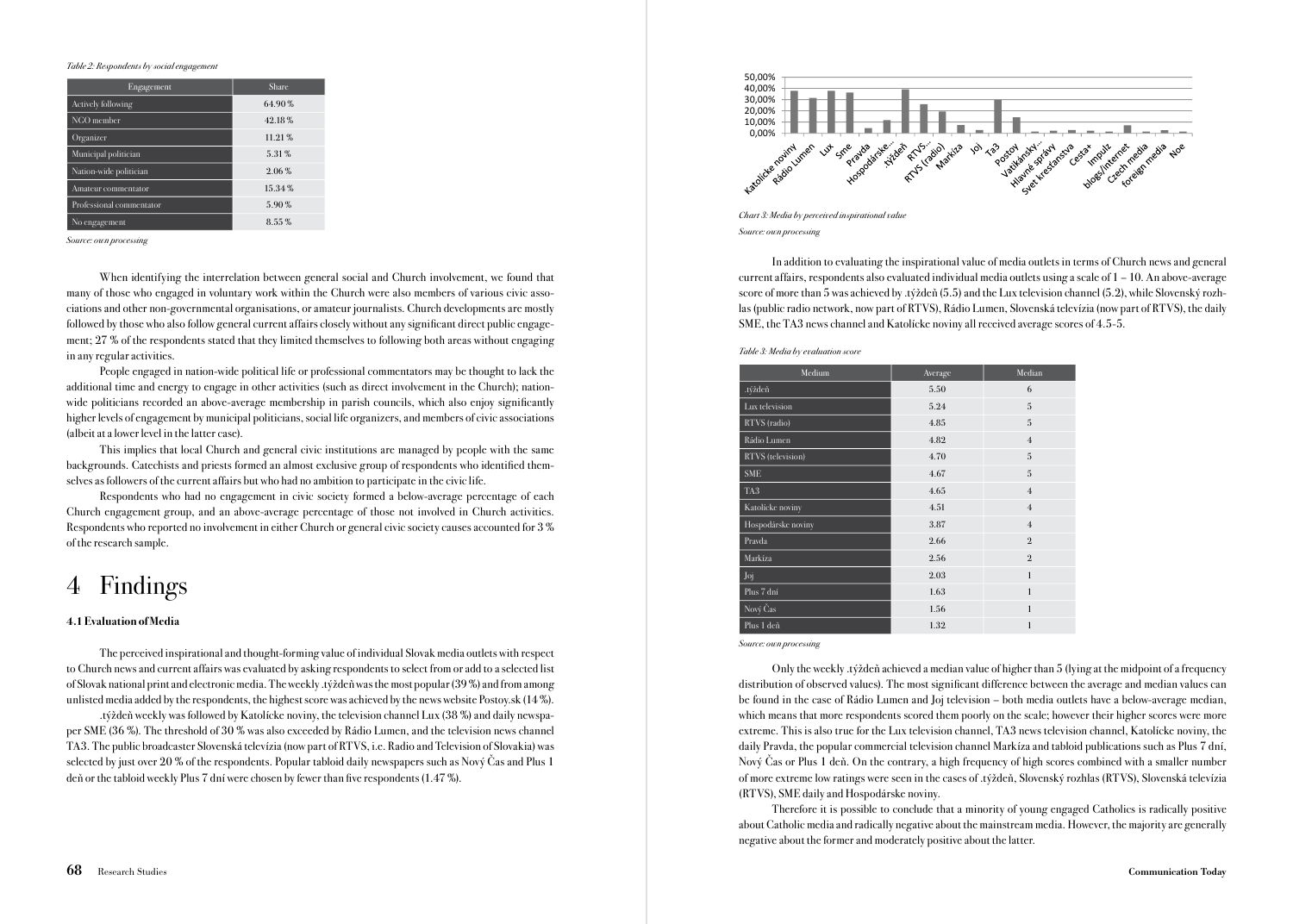Chart 4 compares the score curves in the ratings of .týždeň and Plus 7 dní, and suggests that respondents posted moderate evaluations for .týždeň (i.e. the weekly has a stable share of individual scores across the scale). The score curve for all tabloid media outlets resembles an exponential curve (represented by Plus 7 dní on the below chart). Almost all respondents assigned very negative scores to this type of media.



Chart 5 depicts the same contrast in ratings between the daily SME and the TA3 television news channel, and shows that SME has a moderately slanted score curve; in fact if the most extremely negative and positive evaluations are ignored the curve has a relatively flat pattern. A similar pattern can be identified in the case of the daily Hospodárske noviny. The score curve of the TA3 television news channel was very similar to that of the public radio and television network RTVS.



From the various religious media outlets, a balanced curve was recorded by the Lux television channel, and a curve skewed towards radically positive or negative scores with the fewest neutral scores was recorded by Rádio Lumen; the score curve of Katolícke noviny shows a descending pattern with a significant share of very negative scores.



Chart 6: Evaluation of Katolícke noviny (KN), Rádio Lumen (RL) and Lux television channel Source: own processing

Individual media outlets were categorised using factor analysis and the ANOVA test and individual categories included respondents with similar or related views. These methods allowed the following four relevant audience categories to be identified:

- 1. religious;
- 2. decent;
- 3. television;
- 4. tabloid.

The first group clearly includes the audiences of Katolícke noviny, Rádio Lumen and Lux television, a list which can also be supplemented by the websites Svet kresťanstva and Cesta plus. Based on the analysis of the correlation coefficient, the second group is constituted of the audiences of SME, .týždeň and Postoy, and probably also Cesta plus; all of these respondents tended to have very critical and negative views about Church media (Katolícke noviny, Rádio Lumen and Lux television). The television group includes all of the television channels (Markíza, Slovenská televízia, Joj, and TA3) but also includes the publications SME, Pravda and Plus 7 dní, as their results showed a coefficient level which was acceptable for inclusion within this category group. The tabloid group is represented by Nový Čas, Plus 1 deň, Plus 7 dní in addition to the television channels Markíza and Joj. The difference between the tabloid and television groups is relatively small, and these two categories could be even merged into one if the influence of the SME and Pravda dailies was to be ignored.

More women than men found the religious media (Katolícke noviny, Rádio Lumen, Lux television, Vatican Radio, Noe television) and RTVS (both radio and television) to be inspiring. Among men, a greater preference for .týždeň, SME and foreign media was noted.

There did not appear to be any connection between age and popularity of individual media outlets. The highest correlation coefficient  $(0.27)$  was achieved by .týždeň which suggests that its score is directly proportional to age, although this cannot be regarded as statistically significant.

Similar results were found in the case of correlation between education and individual media preference. No statistically significant relationship was established for any of the media outlets, although .týždeň achieved the highest correlation coefficient (0.31), which implies that its audience grows at a rate proportionate to increasing educational levels of respondents. A similar pattern was also observed in the case of Slovenský rozhlas which recorded a correlation coefficient at multiples of the levels recorded for other media outlets (0.21).

With regard to the civic engagement of respondents, no differences could be identified between those who actively follow general current affairs and those who are directly engaged through their membership in civic associations. A consensus of commentators, especially professional ones, on the low credibility of Church media can be confirmed, as well as higher ratings for SME and .týždeň. Likewise, municipal politicians reported very high scores for SME and .týždeň, and also for Hospodárske noviny, TA3 and Postoy. Respondents who identified themselves as organizers of civic activities reported moderately higher scores for Church media, SME and TA3.

No statistically significant relationship could be established between the engagement of respondents in the Church environment and the evaluation of individual media outlets. The lowest correlation coefficients (i.e. those with the least significant interdependence) were reported for Joj television (0.03), .týždeň (0.05), TA3 (0.08) and Katolícke noviny (0.09). This indicates that respondents assigned scores to those media outlets in a very similar way regardless of whether or not they are actively involved in the Church either voluntarily or professionally or even just as active followers of Church affairs.

#### 4.2 Correlation with Opinions

Finally, our research also examined the correlation between the opinions of respondents on specific news stories and their evaluation of the influence of individual media outlets in the given contexts. For the sake of comprehensiveness, the average stratification of opinions on the removal of Archbishop Róbert Bezák, financial separation of Church and state, and celibacy is summarised in the table below. It should be noted that a more detailed analysis of individual attitudes is beyond the scope of this research.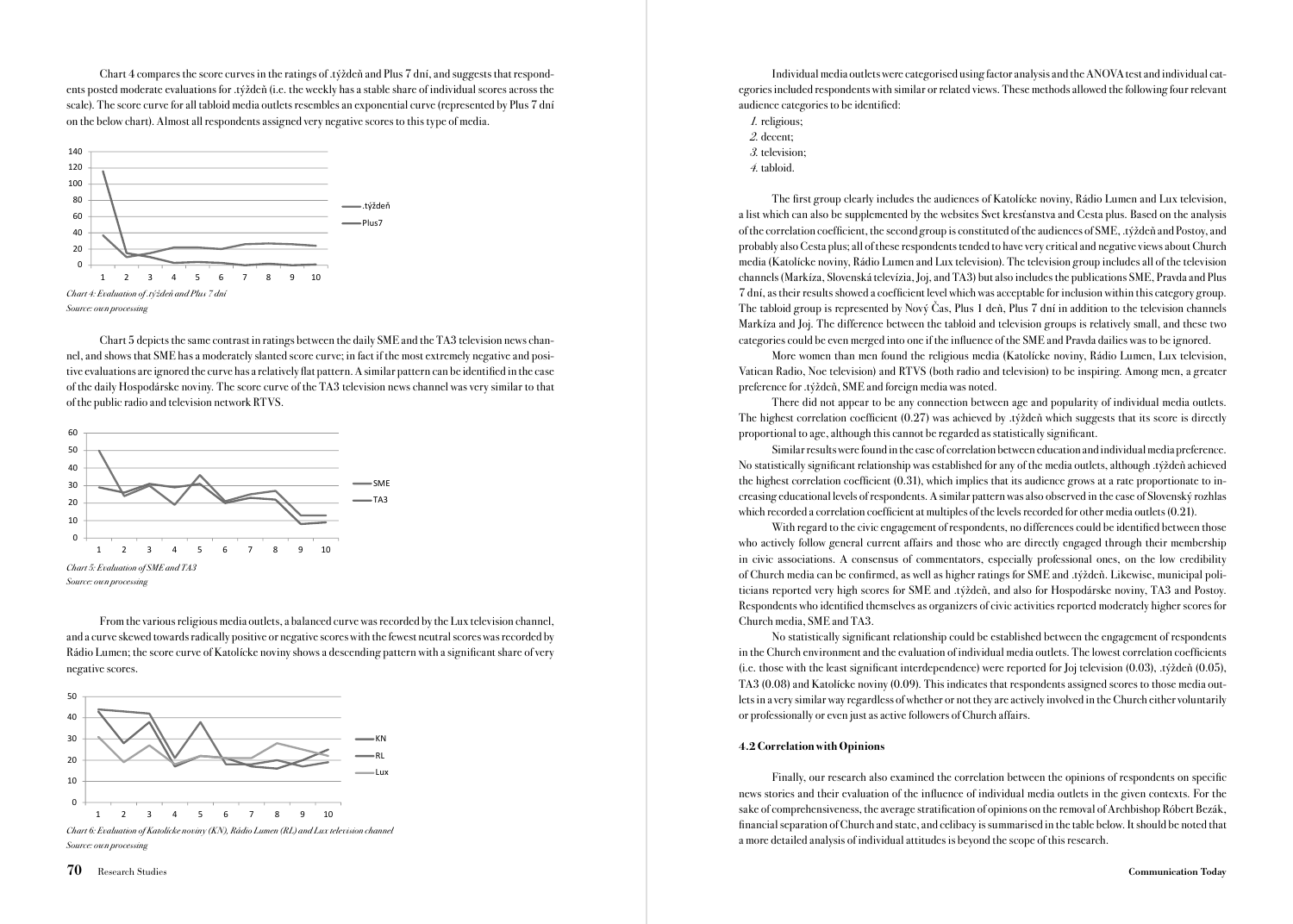#### Table 4: Opinions on the removal of Archbishop Róbert Bezák

| Category                                | Number         | <b>Share</b> |
|-----------------------------------------|----------------|--------------|
| Injustice to Róbert Bezák               | 148            | 43.66%       |
| Roma locuta                             | 48             | 14.16%       |
| Chaos                                   | 48             | 14.16%       |
| Mistakes on both sides                  | 28             | 8.26%        |
| Disobedience and pride of R. Bezák      | 26             | 7.67%        |
| Mismanagement by the Church authorities | 19             | 5.60%        |
| Removal was right                       | 9              | $2.65\%$     |
| Spiritual view of this matter           | $\overline{4}$ | $1.18\%$     |
| No opinion                              | 9              | $2.65\%$     |
| Total                                   | 339            | 100.00%      |

Source: own processing

#### Table 5: Opinions on financial separation of the Church and state

| Category       | Number | <b>Share</b> |
|----------------|--------|--------------|
| Definitely yes | 80     | 23.60%       |
| Rather yes     | 11     | 32.74%       |
| Don't know     | 61     | 17.99%       |
| Rather not     | 28     | 8.26%        |
| Definitely no  | 59     | 17.40%       |
| Total          | 339    | 100.00%      |

#### Source: own processing

#### Table 6: Opinions on clerical celibacy

| Category             | <b>Number</b> | <b>Share</b> |
|----------------------|---------------|--------------|
| Positive             | 206           | 60.77%       |
| Should be voluntary  | 111           | 32.74%       |
| Negative and harmful | 6             | $1.77\%$     |
| Don't know           | 16            | 4.72%        |
| Total                | 339           | 100.00%      |

#### Source: own processing

On the topic of the removal of Róbert Bezák from the position of Archbishop of Trnava, the largest number of respondents saw the injustice of his removal as the main issue of the situation. This group of respondents is divided into two subgroups; the first with below-average support of this opinion who feel inspired by official Catholic media such as Katolícke noviny, Rádio Lumen and Lux television, and the second subgroup with above-average support of this view comprised of audiences of all other outlets with the exception of the Postoy website, which concurred exactly with the average share of 44 %. Among those respondents who cited injustice as the main perception of the Bezák affair, the sense of injustice was felt least strongly by the audience of Lux television (37 %), and most strongly by the viewers of Markíza (60 %). Audience groups whose strength of opinion on the issue of injustice was higher than 50 % include those of .týždeň (55 %), RTVS television and radio broadcast (53 % and 52 % respectively) and TA3 news channel (51%).

A similar structure based on individual media outlets was established within the category of respondents confident of the unquestionable authority of Rome: above-average shares were recorded for audiences of the three Catholic media outlets, and below-average by all of the remaining audiences. The strongest support of this view was found among the viewers of Lux television (20 % compared to the average of 14 %), and the least strong support in readers of .týždeň (3 %) and Postoy (4 %). Other groups whose strength

of opinion on the infallibility of the Church was less than 10 % included viewers of Markíza and readers of blogs and internet sources (8 % of each). For other categories, the opinions on the removal of Archbishop R. Bezák were slightly different. Among the supporters of Catholic media, the viewers of the Lux television stood out, and to a lesser extent reproached Bezák's pride and disobedience (5 % compared to the average of 8 %) and were prepared to admit mistakes on both sides (12 % compared to 8 %). Similarly, the largest audience – that of the weekly .týždeň – also saw mistakes on both sides of the conflict (11 %). Among the readers of print media, Hospodárske noviny can be regarded as exceptional, since its readers were the only group to place an aboveaverage emphasis on Bezák's pride and disobedience (13 % compared to 8 %), and to admit to mistakes on both sides to a lesser extent (3 % compared to 8 %). This audience also showed a higher tendency to believe that the Church had mismanaged this case (13 % compared to 6 %). The viewers of Markíza stood out in contrast to the audience of other electronic media outlets, and did not believe that mistakes had been made on both sides (0 % compared to 8 %). Readers of Postoy placed an above-average emphasis on the mismanagement of the case on the part of the Church (15 % compared to 6 %) and also saw mistakes on both sides (10 % compared to 8 %). Respondents who felt inspired by blogs and websites tended to emphasize confusion more than others (21 % compared to 14 %).

A similar picture can be drawn by categorising audiences based on opinions on the separation of the Church from the state. Supporters of the three official Catholic media outlets have a high and above-average lack of knowledge of the question (an average of 23 % compared to the general average of 18 %), whereas all other audiences had a below-average lack of knowledge, except for viewers of TA3, who were found to be at the average level. Among those groups who proffered an opinion, the supporters of the three official Catholic media developed stronger and more clearly articulated attitudes against the separation (24 % strongly opposed compared to the average of 17 %). The groups of those opposed to the separation also included the audience of Markíza but this group demonstrated less strong attitudes (they showed a marked tendency to select the option 'rather not': 20 % compared to the average of 8 %). From among other audiences, the least undecided group was that of .týždeň and Hospodárske noviny readers (each with 5 % compared to 18 %); Postoy and SME readers also did not exceed the 10 % threshold (6 % and 9 %, respectively). The separation of Church and state was supported more actively by the readers of .týždeň (78 % compared to 56 %) and Postoy (75 %); the readers of SME and Hospodárske noviny also achieved levels in excess of 60 % (68 % each).

The answers obtained for celibacy confirmed the division lines presented above, although the audiences of Catholic media outlets and Markíza were also joined by Postoy in praising celibacy and its benefits, with these groups showing only below-average levels of advocacy for the liberalisation of celibacy. Levels of support for celibacy were 70 % for audiences of Catholic media and Postoy on the question of celibacy (compared to 61 %), while among viewers of Markíza, the support reached 64 %. A reverse tendency could be identified among the audiences of all other media outlets: less praise of celibacy and more calls for its liberalisation. The most radical views in that respect were voiced by the audience of RTVS (with 52 % of the listeners of Slovenský rozhlas and 47 % of the viewers of Slovenská televízia supporting voluntary celibacy compared to the average of 33 %). Supporters of all other media with the exception of TA3 (35 %), blog and internet followers (38 %) also exceeded the 40 % threshold in this respect.

### 5 Interpretation

The data, information and results of the statistical testing presented above have also been examined in more depth to arrive at a more profound interpretation.

Young engaged Catholics in Slovakia consider the weekly .týždeň the single most trustworthy medium of all Slovak media (39 %). This was the only medium with a median of 6 on the evaluation scale from 1 to 10, and a moderately ascending evaluation curve. This weekly also gained the highest average score (5.5). The second most inspiring medium was found to be the Catholic television channel Lux (38 %) albeit with a much more unstable evaluation curve. All other media outlets followed a descending evaluation curve pattern, with the most significant discord between the number of radically negative evaluations and moderate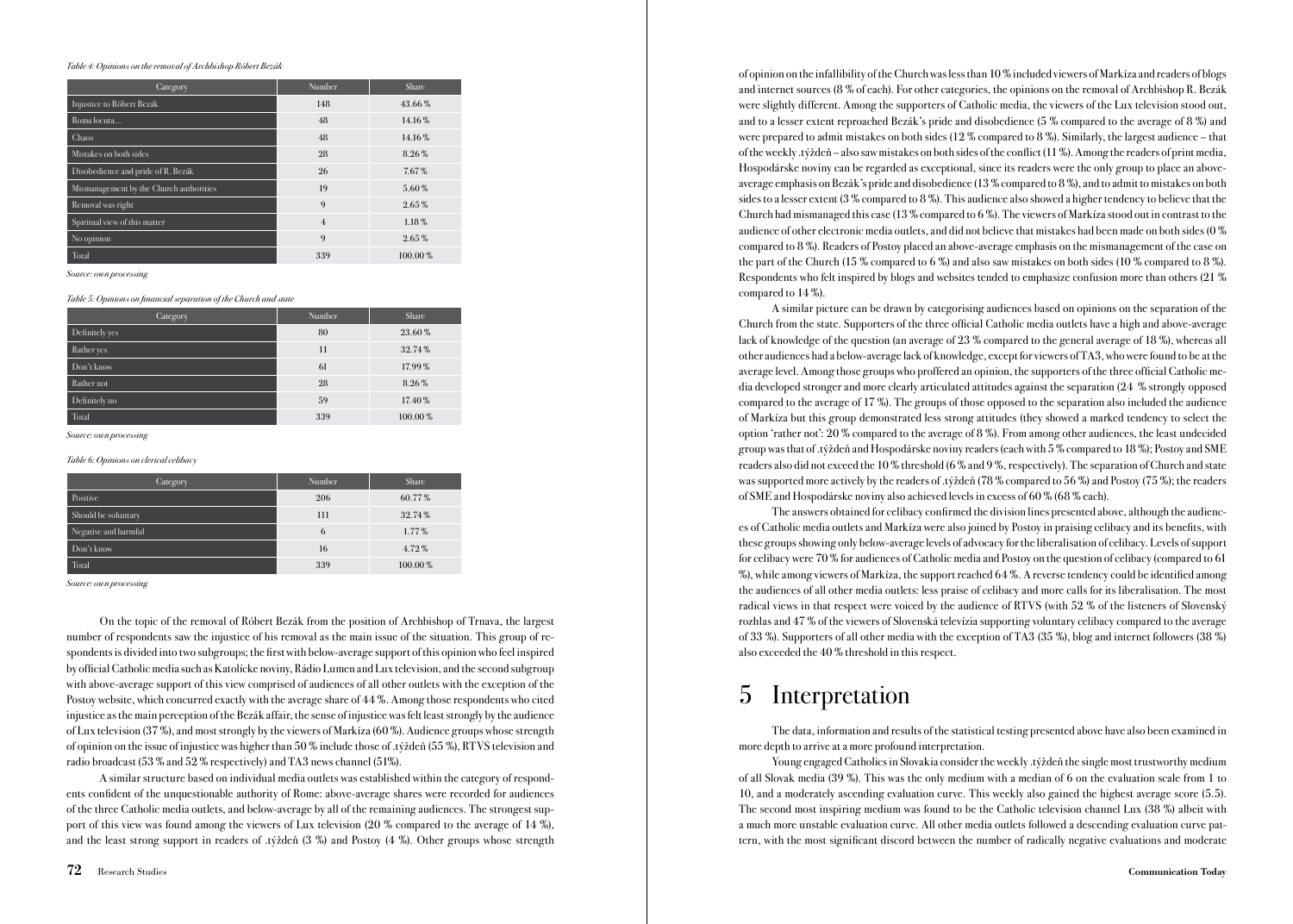evaluations (with the exception of tabloid media outlets) being seen in the reactions to Katolícke noviny and Rádio Lumen. The respondents quoting the mainstream secular media were less polarised. A significant tension was also observed between clearly positioned audiences of individual media outlets. Religious media formed a separate group, the audiences of which tend not to trust secular media, while the reverse is also the case, with readers of secular media such as .týždeň and SME espousing a negative view of the religious media. Svet kresťanstva was seen as part of the religious media and Postoy was categorised as a secular media outlet, while the website Cesta plus was regarded as lying between the two categories. A further connection could be seen in the fact that there was considerable overlap between the consumers of tabloid print media and tabloid television.

In terms of media affiliation, the opinions of Catholic media audiences were generally stronger, with perhaps the exception of the viewers of Lux television, who showed some reluctance to criticise Róbert Bezák for his disobedience and were more willing to see mistakes on both sides. Otherwise, the consumers of religious media had a much clearer tendency to use the authority of the Rome as the keystone of their opinions and were more reluctant to admit injustice in the case of R. Bezák. They also tended to support the separation of Church and state – or were often not familiar with the topic – and they tended to be positive about celibacy. The audience of Markíza shared many of these attitudes on separation and celibacy, and there was also some common ground with the readers of Postoy.sk over the issue of celibacy. Readers of Postoy also took a moderate approach to the removal of R. Bezák, and often looked for mistakes on both sides or blamed the Church for mismanagement or poor communication in this case. On the other hand, they radically supported the separation of Church and state. The readers of .týždeň, the publication which was clearly seen as the most inspiring medium for young Catholics and which achieved the highest evaluation scores, tended to place much less trust in the authority of Rome in the case of removal of Bezák, and they were more likely to argue that mistakes had been made on both sides. They were also well acquainted with the topic of Church-state separation and strongly supported it, and they would make celibacy voluntary.

Thus an interesting parallel can be confirmed between the Markíza television channel and the Catholic media. The opinions of Markíza viewers differed from those of the Catholic media only in their approach to the removal of Róbert Bezák, who enjoyed sympathy and support from the viewers of the television channel. Some affinity can be found in the audiences of the Catholic media and Postoy.sk, although the readers of Postoy are more sensitive to issues of the sacred (celibacy), despite their willingness to criticise the Church (on Bezák) and to questioning tradition (on separation of the Church and state). The young engaged Catholic readers of .týždeň were even more critical and more open to innovation.

### **Conclusion**

From all of the various media outlets examined in this study, the source which was felt to be most inspiring and thought-provoking was the weekly .týždeň, with 40 % of the young engaged Slovak Catholics questioned in this survey selecting this option. This was followed by the various outlets of the official Catholic media. The conservative news website Postoy, which had not been listed in the questionnaire, posted a better-thanexpected score, 14 % of respondents referred to the website as their primary source; this is an almost fivefold difference from the score of the second most quoted unlisted source (Svet kresťanstva). Significant affinities were also identified among the audiences of .týždeň and Postoy (similar to the affinities identified among the audiences of the daily SME and other respected secular media outlets). On the other hand, the research has revealed a significant rupture between the audiences of the official Catholic media and the above mentioned audience groups. Similarities between the audiences of Katolícke noviny, Rádio Lumen, Lux television and the audience of Markíza television have been identified, with the only significant divergence in the opinions of these two groups being found over the case of the removal of Archbishop Bezák, which Markíza viewers felt to be unjust. Among the official Church media, the Lux television channel stood out and does not seem to have the same polarising effect with young Catholics which its official counterparts evoke; the television channel does not have many radical proponents or opponents, and enjoys the same level of popularity across the board. Moreover,

the television channel obtained the highest approval scores of all Catholic media outlets; its viewers expressed only moderate criticism of R. Bezák and saw mistakes on both sides in this issue. In general, it can be concluded that young engaged Slovak Catholics generally reject tabloid media and find them uninspiring in terms both of Church news and current affairs – a fact reflected by the extremely low scores for this type of media.

In the light of the findings stated above, it is possible to conclude that two quite different patterns can be observed in terms of media preference among young engaged Slovak Catholics: firstly, there is a group of more critical consumers who tend to follow secular media to a greater extent, and secondly, a group which is more content with the status quo and tends to follow the official Church media to a greater extent. The opinions of individual members of these two 'factions' tend to be in relatively strong discord, or may even be antagonistic. Although the more critical group slightly outnumbers the other, it is not possible to derive a clearcut pattern or draw a strong conclusion of a prevailing audience pattern in favour of either of the two groups.

The conducted research does not include the most recent development in the field of Slovak religious media, the foundation of a new medium named Konzervatívny denník (Conservative Daily), which began to take shape under the auspices of the conservative website Postoy.sk in the aftermath of the Slovak referendum on the family ( $7<sup>th</sup>$  February 2015). However, this study has already indicated signs that Postoy appears to be an unexpectedly strong force among young engaged Catholics, and here one can already see new opportunities for further examination of the structure of Catholic or conservative audiences, especially in terms of internal polarisation and the space for critical thought and innovation.

### BIBLIOGRAPHY:

ABERCROMBIE, N., LONGHURST, B.: Audiences. London : Sage, 1998. 197 p. ISBN 978-0-8039-8962-7. BERKOWITZ, D., TERKEURST, J.: Community as Interpretive Community: Rethinking the Journalist-source Relation-

ship. In Journal of Communication, 1999, Vol. 49, No. 3, p. 125-137. ISSN 1460-2466.

BORG, E.: Discourse Community. In ELT Journal, 2003, Vol. 57, No. 4, p. 398-400. ISSN 0951-0893.

BREWIN, M.: The Interpretive Community and Reform: Public Journalism Plays Out in North Carolina. In Journal of Communication Inquiry, 1999, Vol. 23, No. 3, p. 222-239. ISSN 0196-8599.

CROW, G. P., ALLAN, G.: Community Types, Community Typologies and Community Time. In Time & Society, 1995, Vol. 4, No. 2, p. 147-166. ISSN 0961-463X.

DOMENIKOVÁ, M.: Divácke správanie žien na materskej dovolenke. In Otázky žurnalistiky, 2015, Vol. 58, No. 1-2, p. 119-142. ISSN 0322-7049.

DLUHÝ, R.: Kerygma vo vybraných katolíckych televíziách a jej adresáti. [Dissertation Thesis]. Ružomberok : Katolícka univerzita, 2014. 119 p.

FISH, S. E.: Is There a Text in This Class? The Authority of Interpretive Communities. Cambridge, MA and London : Harvard University Press, 1980. 394 p. ISBN 0-674-46726-4.

GILLÁROVÁ, K. S.: Socializace teenagerů v digitální době: Sebe-socializace a horizontální a reverzní socializace na vzestupu. In Otázky žurnalistiky, 2015, Vol. 58, No. 1-2, p. 51-68. ISSN 0322-7049.

HACEK, J.: Lojalita recipienta k spravodajským webom. In Otázky žurnalistiky, 2014, Vol. 57, No. 3-4, p. 43-53. ISSN 0322-7049.

HOLDOŠ, J., POVAŽAN, J.: Komunikačné preferencie univerzitných študentov na Slovensku v prostredí internetu a ich vzťah k problematickému používaniu internetu. In Otázky žurnalistiky, 2013, Vol. 56, No. 1-2, p. 66-85. ISSN 0322- 7049.

HUŽOVIČOVÁ, T., RONČÁKOVÁ, T.: Katolícke noviny vo vnímaní čitateľov vo viacgeneračných rodinách. In Otázky žurnalistiky, 2012, Vol. 55, No. 3-4, p. 29-40. ISSN 0322-7049.

IZRAEL, P.: Sledovanie televízie a postoje adolescentov k predmanželskému sexu, manželstvu a homosexuálnym zväzkom. In Otázky žurnalistiky, 2014, Vol. 57, No. 3-4, p. 23-42. ISSN 0322-7049.

KATZ, E., LAZARSFELD, P.: [Personal Influence: The Part Played by People in the Flow of Mass Communications.](http://books.google.co.uk/books?hl=en&lr=&id=rElW8D0D8gYC&oi=fnd&pg=PR1&dq=Personal+influence:+The+part+played+by+people+in+the+flow+of+mass+communications&ots=OCA_5Uj2hK&sig=HHSi26gaYjt3PYgk8xEmPdK1iAQ#v=onepage&q=Personal%2520influence%253A%2520The%2520part%2520played%2520by%2520people%2520in%2520the%2520flow%2520of%2520mass%2520communications&f=false) New York : The Free Press, 2005. 434 p. ISBN 978-1-4128-0507-0.

LAZARSFELD, P., BERELSON, B., GAUDET, H.: The People's Choice: How the Voter Makes Up His Mind in a Presidential Campaign. New York : Columbia University Press, 1968. 178 p. ISBN 978-0-2310-8583-0.